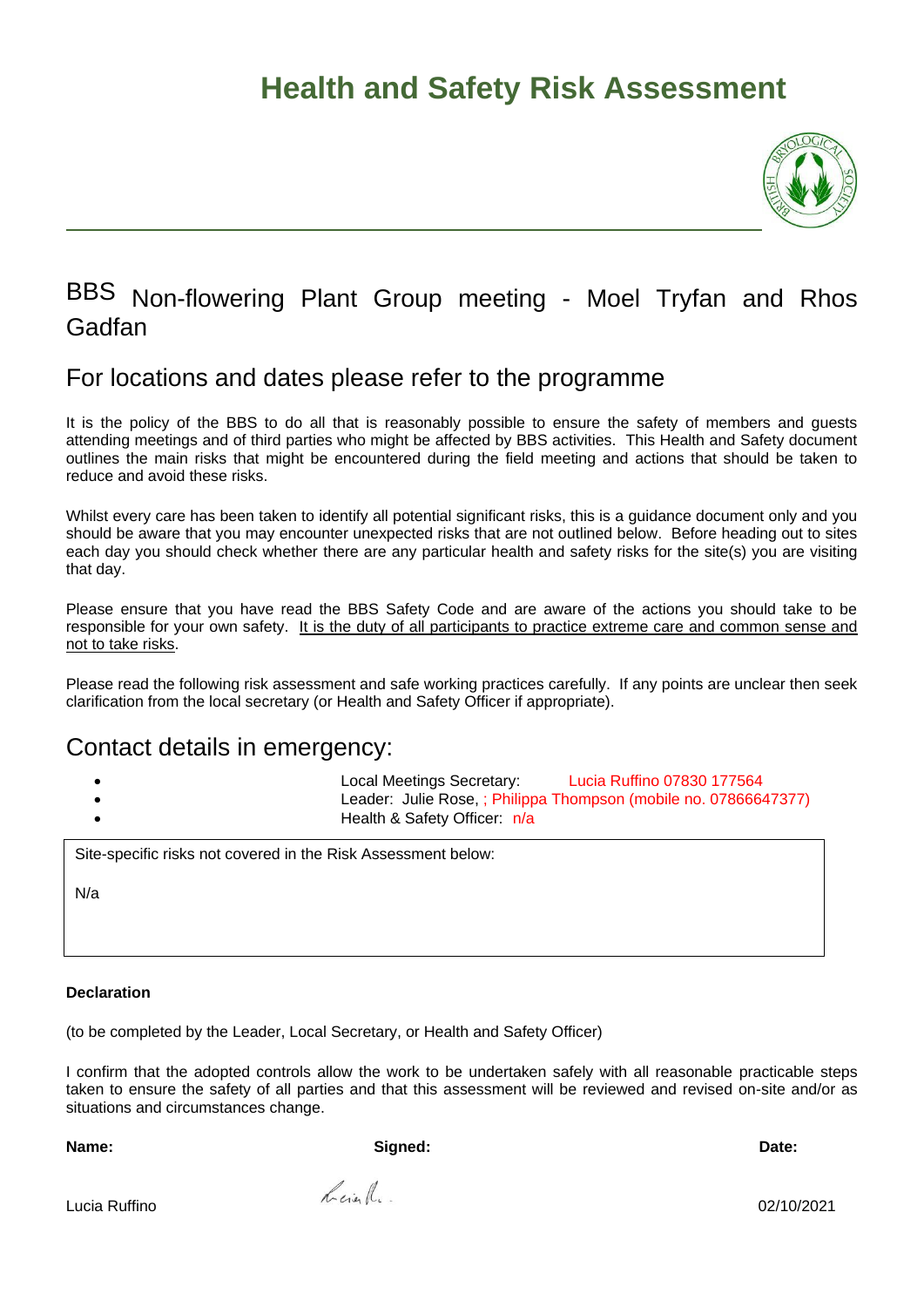

| Hazard                                                                                                                                                                                                          | <b>Control measures</b>                                                                                                                                                                                                                                                                                                                                                                   | <b>Risk without co</b><br>measure |                     |
|-----------------------------------------------------------------------------------------------------------------------------------------------------------------------------------------------------------------|-------------------------------------------------------------------------------------------------------------------------------------------------------------------------------------------------------------------------------------------------------------------------------------------------------------------------------------------------------------------------------------------|-----------------------------------|---------------------|
|                                                                                                                                                                                                                 |                                                                                                                                                                                                                                                                                                                                                                                           | Severity of<br>hazard             | Likel<br>of<br>occl |
| Contracting Covid-19 infection from other people<br>while on field meeting.                                                                                                                                     | Do not attend the meeting if you feel unwell.<br>Follow current social distancing measures in place<br>for your area (from the government website). Use<br>alcohol-based hand-gel/antiseptic wipes regularly<br>and especially before meals and consider wearing<br>a face covering. Do not huddle around bryophytes<br>or touch/share other participant's samples or field<br>equipment. | High                              | Me                  |
| Injury or death due to collision with vehicles when<br>crossing roads or walking on pavements/verges                                                                                                            | Avoid looking at bryophytes on verge edges; take<br>care when crossing roads. Verbal warnings to be<br>given.                                                                                                                                                                                                                                                                             | High                              |                     |
| Accident or injury from trips, slips and falls due to<br>holes, hidden obstacles, wet ground, unstable<br>buildings etc.                                                                                        | Use walking aid if needed. Warnings of site<br>specific risks to be given.                                                                                                                                                                                                                                                                                                                | High                              | Med                 |
| Minor injuries through contact with vegetation or<br>man-made objects                                                                                                                                           | Carry First Aid kit to attend to minor injuries.                                                                                                                                                                                                                                                                                                                                          | Medium                            | Med                 |
| Bites, stings and cuts from insects, etc.                                                                                                                                                                       | Use insect repellent if required.                                                                                                                                                                                                                                                                                                                                                         | Medium                            | L                   |
| Lyme Disease                                                                                                                                                                                                    | Check and remove any ticks on clothes or body<br>after meeting. If symptoms occur indicative of<br>Lyme Disease seek medical advice (see below).<br>Verbal warning to be given to any participant not<br>familiar with Lyme Disease.                                                                                                                                                      | High                              |                     |
| Leptospirosis (Weil's disease), Cryptosporidium Wash hands before eating, particularly if<br>and other diseases caused by indirect contact handling mosses growing on riverbanks and<br>with rats, cattle, etc. | pond margins. Use antiseptic gel.                                                                                                                                                                                                                                                                                                                                                         | High                              |                     |
| Discomfort or infection through direct or indirect Be careful when searching for<br>contact with dog faeces.                                                                                                    | bryophytes<br>around car parks and next to well used<br>footpaths. Wash hands and/or use antiseptic gel<br>after handling bryophytes.                                                                                                                                                                                                                                                     |                                   |                     |
| Abuse or assault from members of the public                                                                                                                                                                     | Be polite to members of the public and take the<br>opportunity to explain the work of BBS<br>members.                                                                                                                                                                                                                                                                                     | <b>High</b>                       |                     |
| Injury (and death) from attack by wild, feral or Do not approach potentially dangerous animals.<br>domestic animals, including livestock                                                                        | Take advice from landowner on whether any<br>livestock need to be avoided.                                                                                                                                                                                                                                                                                                                | High                              |                     |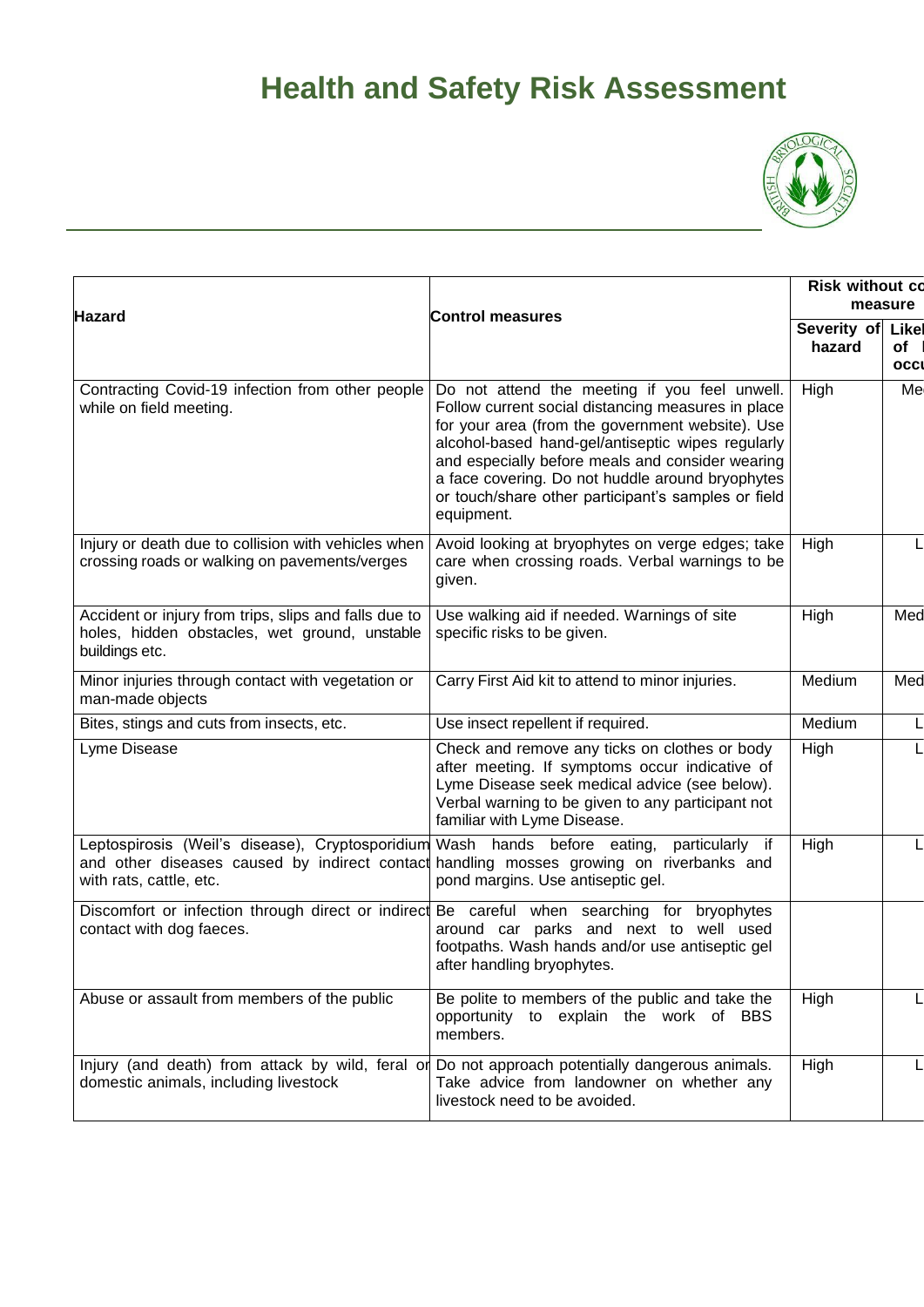

| <b>Hazard</b>                                                                                                                                         | <b>Control measures</b>                                                                                                                                                                                                                                                                                                                             | <b>Risk without co</b><br>measure |                            |
|-------------------------------------------------------------------------------------------------------------------------------------------------------|-----------------------------------------------------------------------------------------------------------------------------------------------------------------------------------------------------------------------------------------------------------------------------------------------------------------------------------------------------|-----------------------------------|----------------------------|
|                                                                                                                                                       |                                                                                                                                                                                                                                                                                                                                                     | Severity of<br>hazard             | Likel<br><b>of</b><br>occl |
| Losing direction (may exacerbate other hazards)                                                                                                       | Stay within sight and earshot of other members<br>of the group at all times. Let leader know if you<br>intend to be out of sight or will depart early. If<br>you find yourself lost stay where you are,<br>attempt to contact the leader by mobile phone<br>and wait to be found (or return to meeting point if<br>you are sure of the route back). | Medium                            | me                         |
| Hypothermia due to immersion in cold water or Be careful when inspecting pond margins and<br>drowning                                                 | stream banks, especially in wet weather when<br>ground conditions are slippery. Maintain balance<br>and a firm footing at all times. Do not attempt to<br>inspect steep banks of ponds or streams where<br>there is deep water and a risk of falling in. Do<br>not inspect streamsides out of sight or earshot of<br>other members of the group.    | Medium<br>to high                 |                            |
| Illness or discomfort due to exposure to wind, rain Be prepared for all types of weather when<br>or other adverse weather conditions                  | travelling to meetings. Wear appropriate clothing<br>during meetings.                                                                                                                                                                                                                                                                               | High                              |                            |
| Conditions related to extreme weather conditions<br>(sunburn, heat exhaustion, hypothermia, injury or<br>death from wind-blown trees and limbs, etc.) | Check weather forecast prior to meeting. Check<br>email / phones for messages as meetings may<br>be cancelled or postponed in cases of extreme<br>weather.                                                                                                                                                                                          | High                              | Me                         |
| Fatigue                                                                                                                                               | Know your own limitations. Do not attend<br>meetings that you know will be too long /<br>arduous for you. Be prepared to leave the<br>meeting early if necessary, ensuring that you<br>know the way back and let the leader know<br>when you leave.                                                                                                 | Medium                            | Me                         |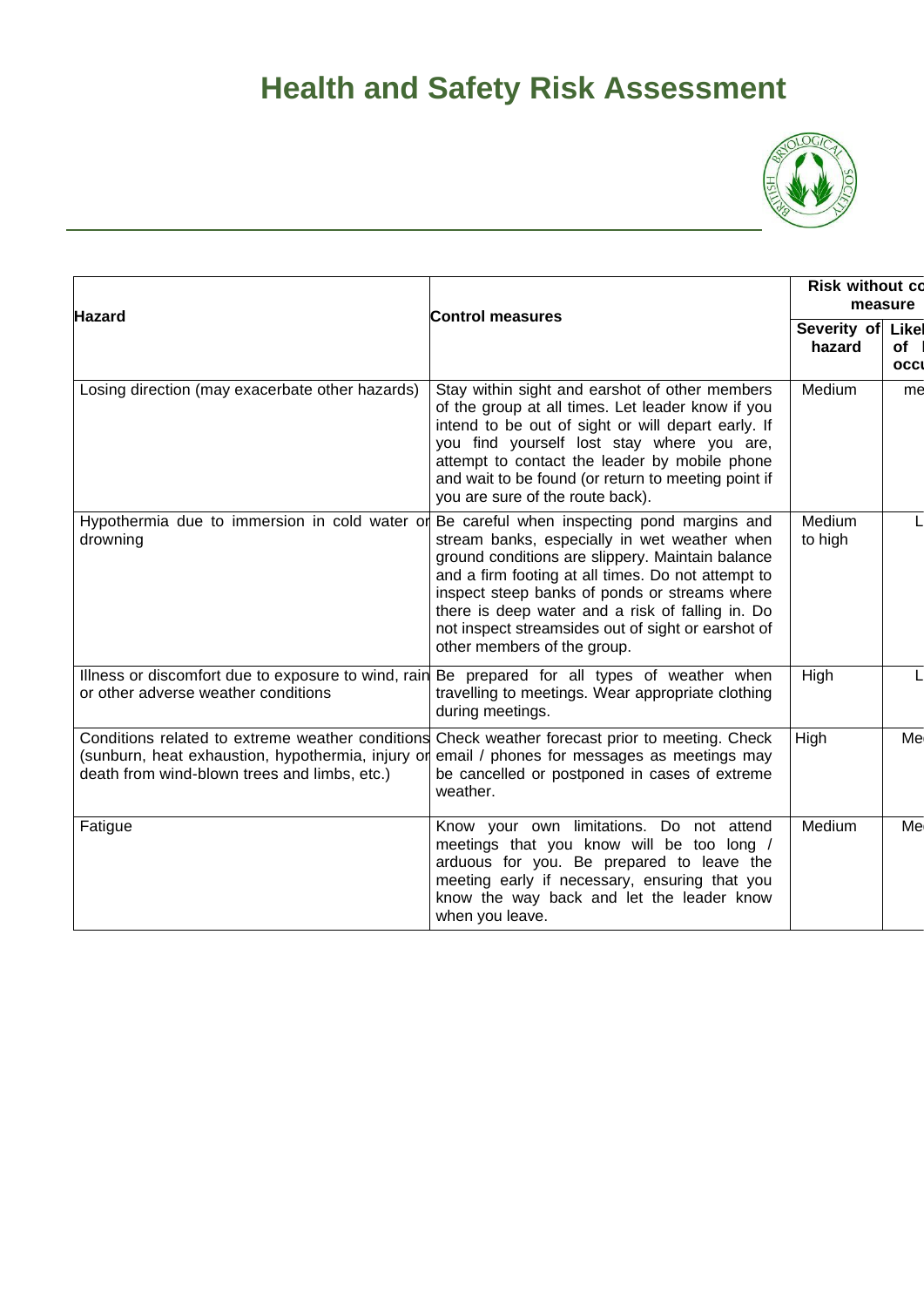

#### Safe working practices

#### Recommended equipment:

- First aid kit
- Antiseptic wipes or gel
- Mobile phone (fully charged)
- Waterproof clothing
- Warm clothing
- Drinking water
- Suitable footwear with correct level of support for terrain
- Survival bag (when working in exposed upland areas)

#### Pre-site checks:

- Check with the leader, local meetings secretary and/or Health and Safety officer before visiting site as to any specific hazards at the site.
- Ensure that you are aware of any parking restrictions at the site you are visiting.
- Ensure that your mobile phone is in working order and that a signal can be received at the site.
- Ensure you have suitable physical fitness for the site .
- Tetanus vaccination should be up to date.
- Ensure you are familiar with prevention measures and symptoms of Leptospirosis (Weil's disease), Lyme disease and Cryptosporidium.
- Check weather forecasts, especially when visiting exposed sites.
- Make sure the group you are working with are aware of any health issues/ allergies that you may suffer from.

#### Working in or near water:

- Do not enter fast flowing or deep water. If you are unsure of water conditions, do not enter the waterbody.
- Do not work alone when in and around water.
- Carry compass and map and/or GPS device and know how to use them.
- Choose a route to avoid crossing waterbodies where possible.
- Assess whether access points to water are safe to use. Check bank condition and slope and any additional hazards.
- Assess bank conditions and determine whether safety line required or if not safe to access water.
- Check water depth (e.g. using depth gauge, pole or plumb line).
- Check water flow and determine whether safe to enter water.
- Check substrate in waterbody and determine whether safe to enter water and whether safety line required.
- Ensure Personal Floatation Device is used where there is a risk of falling into water.
- Take care on slippery rocks at the waterbody edge or submerged within the waterbody (may not be visible from surface).
- Take care when using electrical appliances (such as mobile phones) when working within water. Ideally use a waterproof casing for any electrical devices.
- Do not get cold whilst working in water take breaks to warm up or swap with a colleague.
- Always face upstream in rivers.
- Take care to avoid submerged structures and debris.